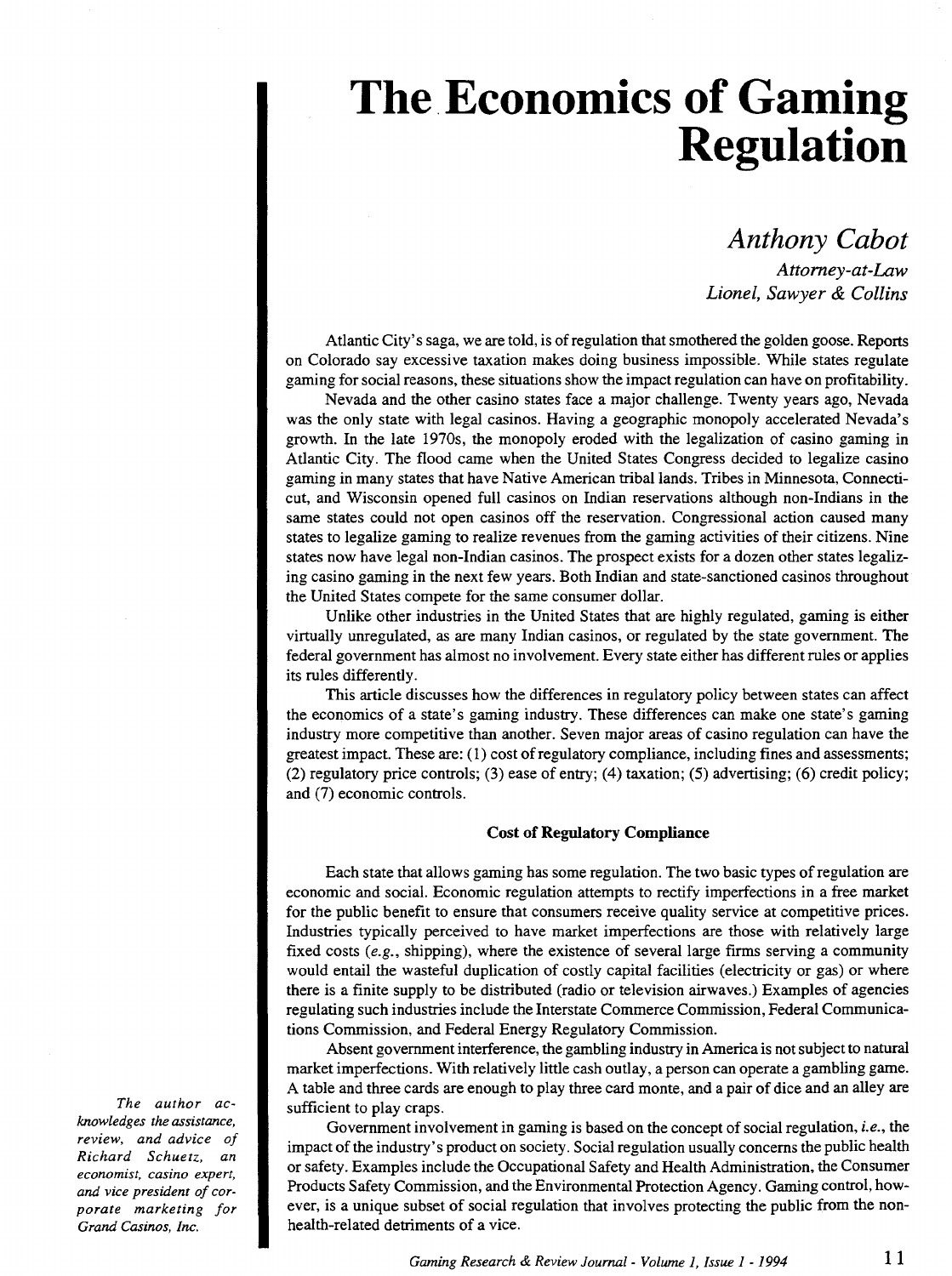Nevada was the only state with legal casino gaming between 1931 and 1978. Nevada began regulating gaming in the late 1950s primarily to keep criminals out of the gaming industry. The initial reason for regulation was fear that the federal government would outlaw casino gaming if organized crime could use Nevada-based operations to finance, or conceal profits from, other illegal activities.<sup>1</sup> Subsequently, other rationales for keeping the criminal element out of the gaming industry were proffered, including beliefs that the perception that the casino industry is dishonest would impair the development of the industry; $<sup>2</sup>$  that prevent-</sup> ing criminal influence would assure honesty of the games;<sup>3</sup> and that keeping the criminal element out would assure proper accounting for tax revenues.4 From the premise that the State should keep criminals out of the gaming industry, an entire system of regulatory control over the gaming industry evolved. Other states that subsequently legalized gaming adopted many components of the Nevada system, but all parrot the same basic goals.

Because every state has a different regulatory system, casinos' cost of complying varies between states. Regulatory costs are a mixture of fixed and variable costs that the casinos attempt to pass on to patrons through higher costs. In the gaming business, the pricing of the gaming experience is not as simple as other businesses where the price of the product goes up if the cost of producing the product increases. Casinos provide games for patrons to play. Casinos make money by winning it from patrons. The amount won results from the slight advantage the casino has in the odds of the game, as little as about 1 percent in craps and blackjack. To make more money in a given transaction, the casino must raise its "prices,"

usually by increasing its odds at the gaming tables and slots. As the costs rise, however, demand for the product decreases. If every competitor has the same fixed regulatory costs, they must compete on another basis. Now, however, the cost of doing business in New Jersey is higher

# **A challenge facing all casino jurisdictions is to maintain a high standard of regulatory control at the lowest cost.**

than Nevada, and Nevada is higher than other places. Thus, all other things being equal, Nevada casinos can offer better odds to patrons than New Jersey casinos can and still make the same income from a given game. Better odds will influence price-sensitive players to choose Nevada over Atlantic City. The higher the regulatory costs, the smaller the market for the casino product will become.

For many of the reasons stated above, regulation is needed to maintain the integrity of the industry. On the other hand, high regulatory costs could burden or destroy the competitiveness of the state's industry. A challenge facing all casino jurisdictions is to maintain a high standard of regulatory control at the lowest cost. This may place some states at a competitive disadvantage with other states having little or no regulatory control, but those states face a greater downside if their lack of controls causes scandal, disenchantment with gaming, and the demise of the industry.

#### **Economic Controls**

Market forces are powerful. Consumers respond to new products that provide value for their money. On the other hand, they resist poor quality and overpriced items. The consumers force producers to make better products to stay competitive. These forces continue to improve the general quality of the market, often dramatically.

The same principles apply to a competitive casino industry. The product is the casino experience. Successful casinos find a market among potential patrons, and serve that market by providing good value. Not all casinos need to be Caesars Palace or The Mirage. Just as all people are not attracted to the same automobile, they are not attracted to the same casino. Some people like the luxury of Caesars Palace and are willing to pay for it. Others want a bargain and may choose the Lady Luck. What do Caesars and Lady Luck have in common? Both know their patrons' desires, cater to those desires and offer exceptional value for the money. They are also successful.

Unsuccessful casinos share common traits. They either do not find a market niche or cannot compete against other casinos for the same market segment because they offer an inferior product or a similar product at higher costs. It is also why Nevada is likely to see some major casino-resorts fail in the next five years. New products, such as MGM Grand and Trea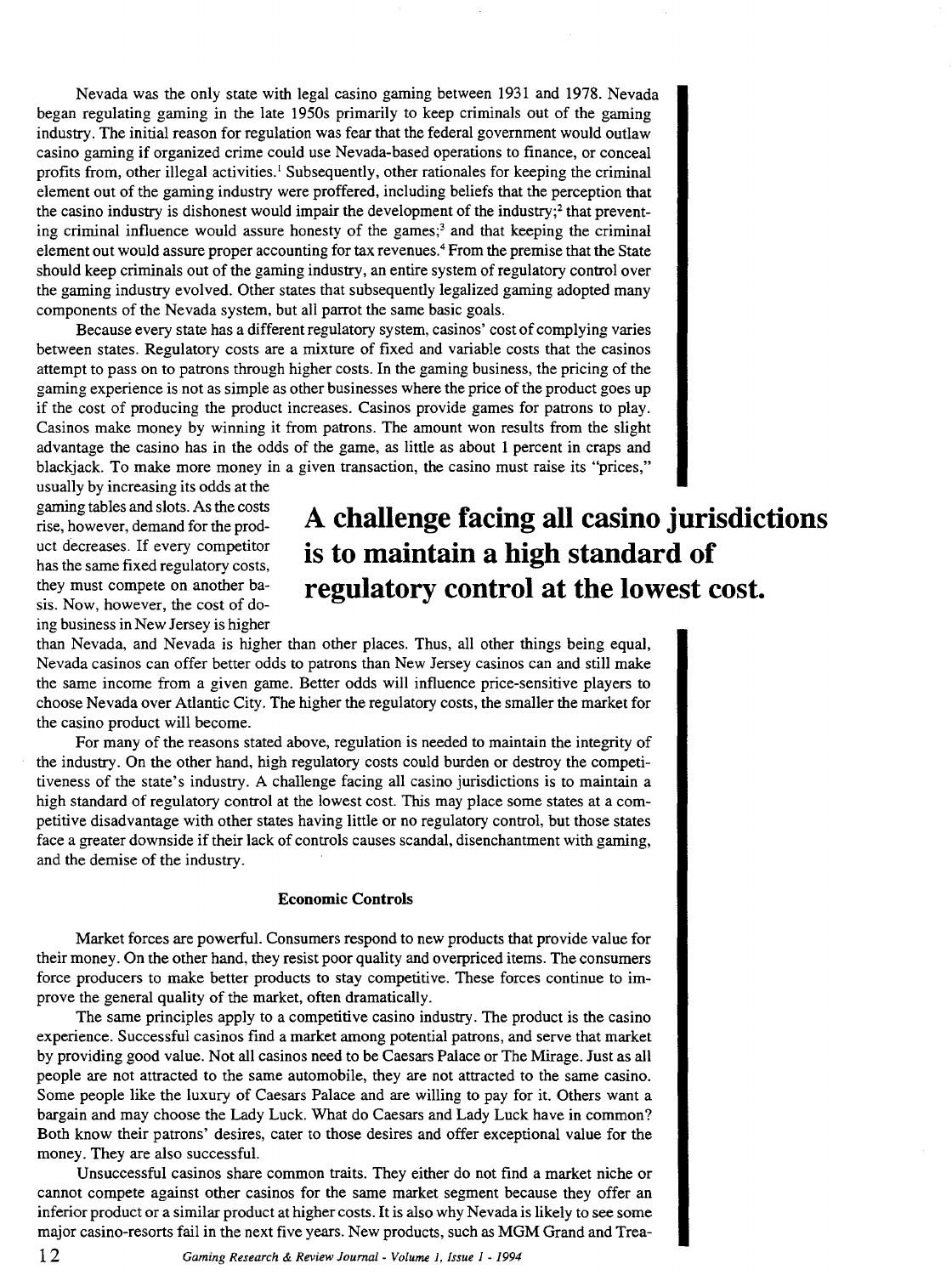sure Island, will grab significant market share. Casinos serving the same market segments but offering inferior products will fail.

A misconception is that all casino closures hurt the local economy. The opposite is often true. Suppose a market can only support five resorts when there are six. This results in an excess supply of games and devices. The least profitable hotel has some market share. With the sixth and least profitable hotel open, the other five resorts are less healthy because they earn less. They are also less attractive to lenders and investors. When the sixth resort closes, the other resorts quickly absorb its customers and become healthier. The resort that fails often is the least competitive because it has an inferior product or is overpriced.

Another misconception is that a casino opening may hurt the local economy. Suppose a new mega-resort opens in a casino market. This new resort will create greater competition for patrons. Initially, this may lower the profits of existing casinos that lose patrons to the new resort. Two alternative conclusions may result. The first is that the market will be strong enough or will grow to accommodate the expansion. The second is that the weakest casino will fail. In either case, the market is better off. The first case is obviously good for the local economy because it is in an expansion mode. In the latter case, the quality of the remaining properties is better than before the expansion. With this better stock, the community maintains an edge in competition with casinos and other recreational products in other areas.

Regulatory agencies charged with maintaining the integrity of a gaming industry may confuse their role with that of agencies designed to regulate imperfect markets. The gaming regulators may see many casino closures and feel compelled to intervene to protect creditors and employees. They also may feel they can predict which projects will succeed and which will fail and make licensing decisions on that basis.

Government should not to attempt to alter market forces. It should not help a struggling casino remain open nor sentence it to a premature death. Keeping an ailing casino open promotes oversupply and hurts the entire market. Government's only obligation is to help the displaced workers until they can find new employment. Likewise, the state should not refuse to license a new casino operation because of questions about its economic viability. The market is the best judge of viability. If government assumes this role, the market may lose a potential competitor that could succeed by introducing innovations or creating new markets.

Regulators that question the viability of an operation may have legitimate concerns. For example, will the operator go to an unsuitable source to get money if times tum tough? Will it try to create profits by cheating patrons? Careful monitoring of the operator and requiring submission of periodic reports can address these concerns.

Likewise, regulators should not require casino operators to comply with economic conditions that are not related to social goals of casino regulation. For example, suppose a regulatory agency questions the financial viability of a proposed casino. The agency may have a concern that if the casino fails it will not be able to pay its trade creditors. The agency may be sensitive to this possibility because other casino failures resulted in hardships to local trade creditors. The regulatory agency may consider requiring the casino to establish reserves to pay creditors even though other businesses or casinos in the community do not have to comply with similar requirements. This should be avoided. First, it takes discretion away from the business operator to use its funds where it believes the money could best be put to use. If that money could be used for promotion, but is unavailable, the property is now at a competitive disadvantage and may fail. Second, these requirements do not advance the real purpose of gaming control- to ensure that organized crime is not involved, that games are honest, and that the state receives its fair share of taxes. Having lay commissions act as economic directors in an otherwise competitive market is not effective. Third, the bankruptcy laws already protect trade creditors, and the bankruptcy courts are responsible for ensuring that all creditors are treated fairly. Gaming regulators should not accord special privileges to artificially chosen classes of creditors. Fourth, trade creditors must assume responsibility for their actions. If a person is in the business of providing goods or services, he needs to be responsible for decisions such as allowing a customer to buy on credit. If that customer is a struggling hotel, the supplier can either require cash up-front or not accept the business.

#### **Taxation**

Casinos exist in three types of markets: monopolies, oligopolies, and competitive markets. Windsor, Ontario, is an example of a monopoly. The province has announced that only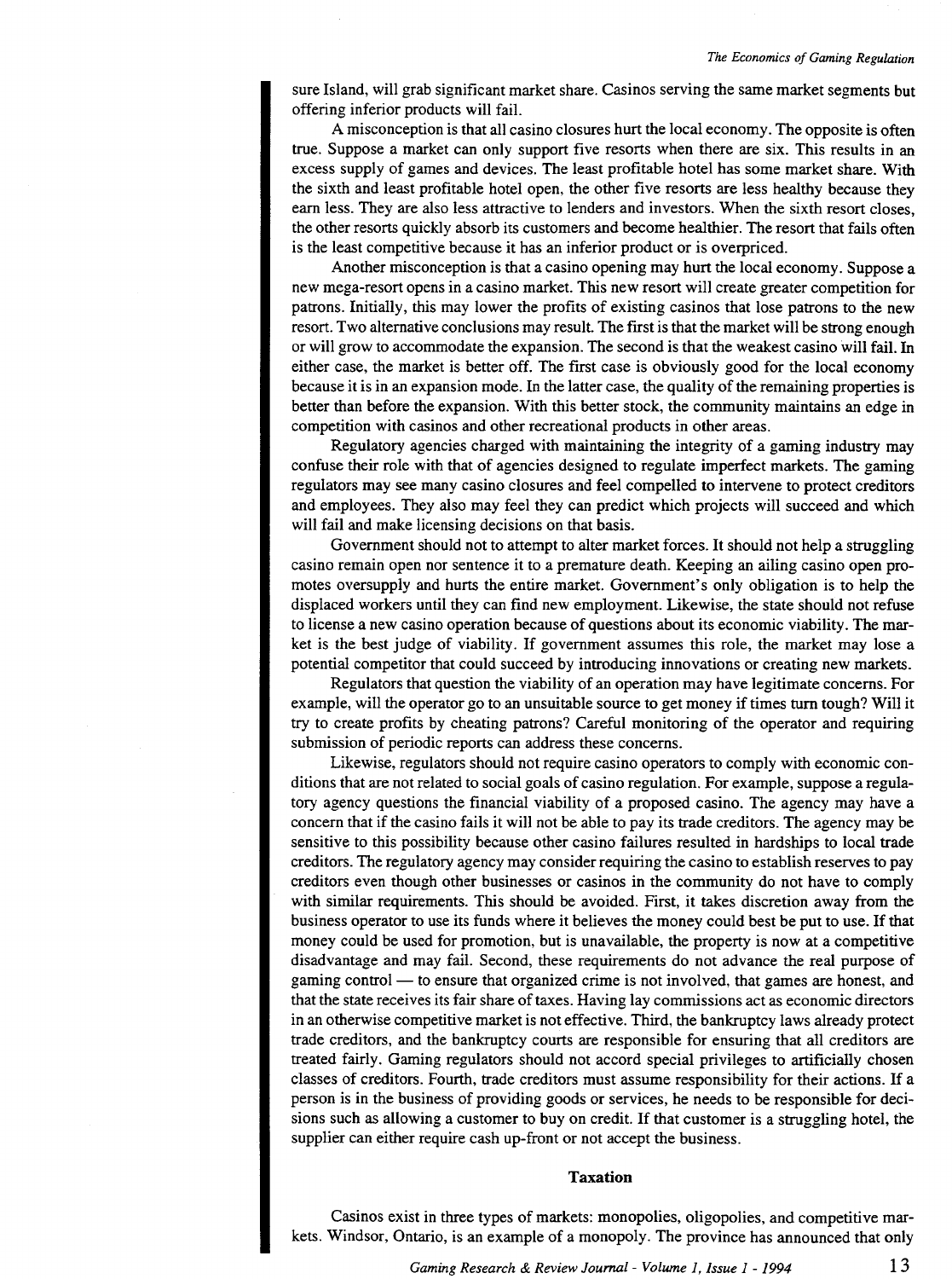one casino will be allowed in Windsor. It may not always be a monopoly, however, because Detroit may have legal casinos in the future. In the monopoly models, the taxes that casinos can pay the state can be much higher in most circumstances. In a monopoly, the casino usually will set odds more favorable to the house than in a competitive market. This pricing is a function of how many games the casino can offer before the cost of adding one additional game exceeds the revenues that can be derived from the additional game. This point is reached at different times in a monopoly and a competitive model. In a perfect competitive model, the marginal revenue curve is the same as the demand curve. This means that a competitive casino cannot increase prices — worsen the odds customers receive — without losing customers and, hence, money. In a monopoly, on the other hand, the marginal revenue curve intersects the marginal cost curve at a lower output and a higher price. This means that the monopoly casino can provide fewer games at worse odds or increase prices of other casino products without sacrificing earnings.

Because a monopoly casino's margins are much higher, it can afford to pay higher taxes. For example, Splash, in Tunica, Mississippi, was the only casino in the Memphis area. It charged patrons for parking and to enter the casino, but still had four-hour lines just to enter the casino. Other casino operators were attracted to the area and eventually obtained the licenses needed to open. No longer a monopoly, Splash had to alter its pricing structure. Few patrons would be willing to pay for admission not charged by its competitors. Because it has few casinos, the Memphis area is not a perfect competitive model. Instead, it mirrors an oligopoly model where the profit maximizing price lies somewhere between that of the perfect competitive model and the monopoly model.

When setting a tax structure, government dictates output. In the casino industry, output equates to the number of games and devices that the casinos offer the public. The number of games and devices offered drives other areas such as the number of employees, capital investment, and ancillary and complementary industries. All industries

# **A government's tax policy should be consistent with the purposes for which it legalized gaming.**

have demand curves for their product. Usually, the higher the cost, the lower the demand for the product. Taxation can be either a fixed or variable cost. In either case, it increases the cost of the product. The more the government taxes casino gaming, the lower the demand for the product. Conceivably, the government could tax the industry so heavily that patrons will go to other jurisdictions or will gamble with illegal operators.

A government's tax policy should be consistent with the purposes for which it legalized gaming. If the purpose is to promote a gaming industry, encourage entrants, and maximize employment, then it is counterproductive to charge higher taxes. Perhaps most dangerous is to change tax policies on an established industry. Suppose you have a competitive industry that reached an equilibrium based on a tax rate of 10 percent. If you raise the tax rate to 20 percent, the industry needs to raise prices to stay profitable, which reduces demand. The lower demand results in an oversupply and the closure of some producers. The best example was when Colorado raised its gaming taxes from 15 percent to 20 percent of gross gaming revenues. This raised the fixed costs for the casinos, making it unprofitable for many casinos to operate, and resulted in multiple closures.

### **Barriers to Entry**

Of all factors necessary to support a free market model, a key is the absence of barriers to entries.<sup>5</sup> Barriers to entry discourage potential competitors and thus allow the established firms to earn supernormal profits. How a market becomes a monopoly, oligopoly, or competitive can result from explicit regulation. For example, state law may dictate that there be only one casino or fifteen riverboats. Sometimes natural occurrences shape markets. For example, the Pacific island Tinian can physically hold, at most, only a few casinos. More often, the law will not dictate the number of casinos, but will influence whether a given market becomes a monopoly, oligopoly, or competitive. An example is where only a few sites in a state qualify under criteria limiting where an operator may place a casino. Another example is where the government requires substantial investment to qualify for a license. This may make investment attractive for the first entrant, who can make monopoly profits and, perhaps, for a few more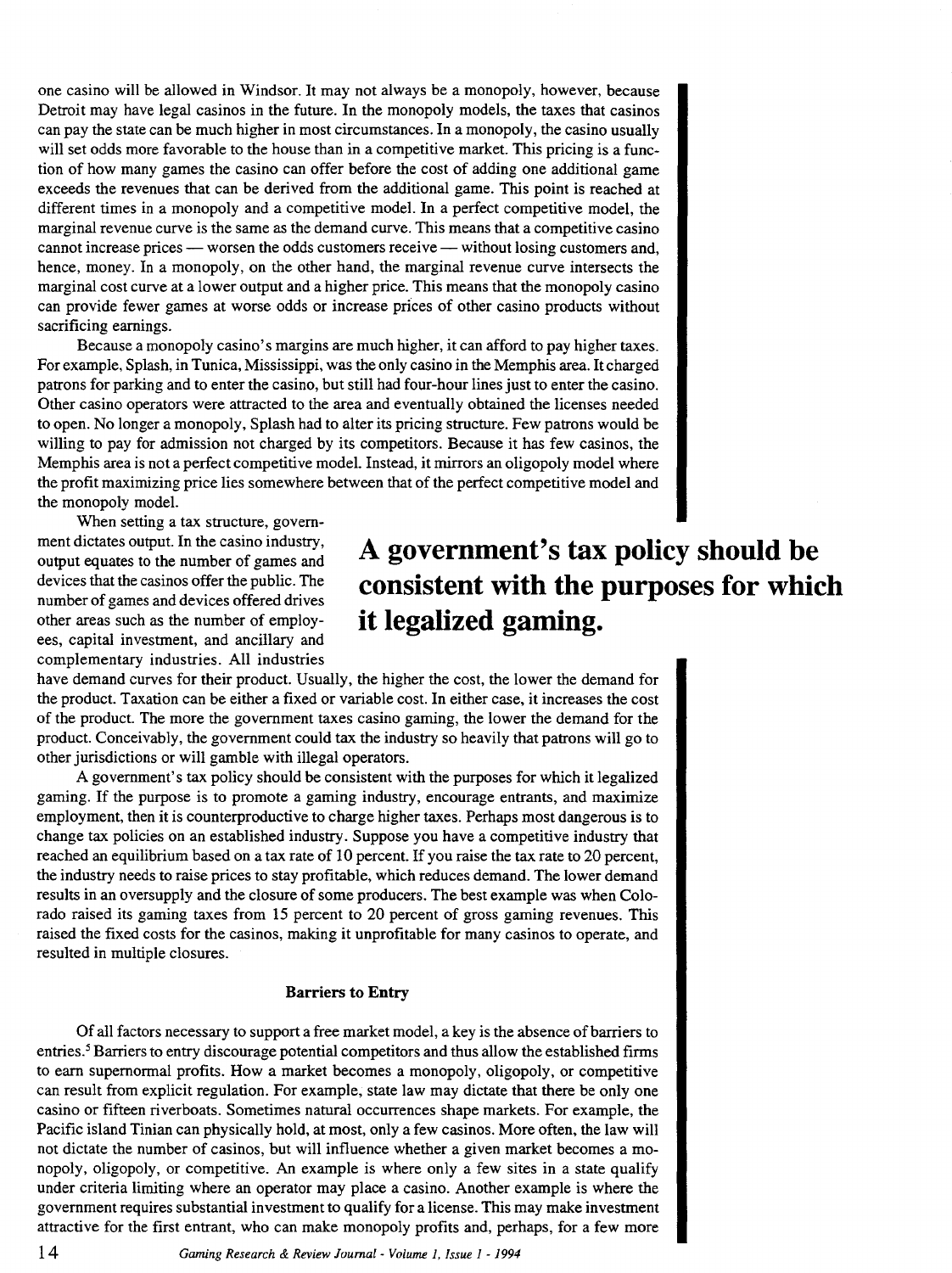entrants. At some point, however, potential competitors will not be willing to enter the market because the potential profits do not justify the capital costs.

Finally, the licensing system employed by a state will influence the number of competitors. In a perfect competitive system, competitors will enter the market if the existing entrants are making extraordinary profits. How quickly or easily they can enter the market is greatly influenced by licensing. Obviously, existing competitors will have an advantage if the licensing process creates an enormous barrier.

Licensing can create barriers to entry in four major ways. First, it can add uncertainty and risk to the decision to enter a market if regulators regularly deny licenses to applicants. All things being equal, a company will devote its resources to a market where it is more likely to obtain a license. Second, the length of time that a licensing investigation takes may create a barrier. Companies that want to enter a market do so based on the current economics of that market. If licensing takes a substantial amount of time, the company must forecast the economics for when it may obtain its license. This adds risk to the decision to enter the market. Third is the cost of licensing. A potential entrant will consider the cost of licensing to decide if its money will generate a higher return in this market or business as opposed to another. Finally, the licensing process may cause social stigma and embarrassment to a potential entrant. This may discourage some companies, especially diversified companies where embarrassing news could hurt its other businesses.

Governments should understand that the laws promoting barriers to entry affect competitive markets and have economic costs. Monopoly and oligopoly markets result in higher cost to the consumer and lower output. In the casino industry, lower output means higher net profits on lower gross revenues. It also means lower employment and fewer games and devices.

## **Regulatory Price Controls**

In most industries, regulatory price controls means the government sets prices for services. For example, a state public service commission may fix basic telephone rates. In the casino industry, government sets rates by dictating the odds of the games. For example, Colorado requires casinos to offer no more than double odds on craps and to have both "0" and "00" on their roulette tables, requirements that increase or help preserve the casinos' edge. These regulations set prices in the gaming industry. So do requirements that a casino use multiple decks in blackjack, another edge-preserving rule.

Price setting disrupts a competitive market. Often price setting helps established firms because it eliminates competitive pricing. If the industry's market is only local residents, price setting may be good for casinos that do not have to compete based on price, if the price set is above market price. This is bad for patrons, however, who will not get the lowest prices. If the market is national or regional, price setting may harm both the patrons and the casinos. A problem in these jurisdictions is that serious players do not like the rigidity of fixed odds. They prefer to play at casinos that compete based on odds because they get a better deal. Patrons benefit from price setting only in systems, such as monopolies, where the casino could and would give worse odds if the law did not mandate better odds.

A similar consideration is regulatory flexibility in adapting to market conditions. In other words, does the casino have business discretion to change game rules and procedures, game mix, and to introduce new games? If it does, the casino industry can adopt new trends and technologies very quickly. For example, if a new game becomes popular, can the casino expose it for play or does it need to go through a laborious approval process? Businesses that can adapt quickly have a better chance of surviving.

### **Advertising**

Whether to allow casinos to advertise is a policy decision based on the potential negative impact of gaming on a community. Proponents of a ban on casino advertising argue that it encourages people who would otherwise not gamble to use nondiscretionary funds for gaming purposes: Instead of buying books, appliances, or food, they spend their money on slot machines. Thus, society as a whole will suffer because the general standard of living will decrease. Some states, however, confuse their goals and policies. On one hand, they want casinos to provide jobs and taxes but on the other wish to discourage gambling by banning advertising.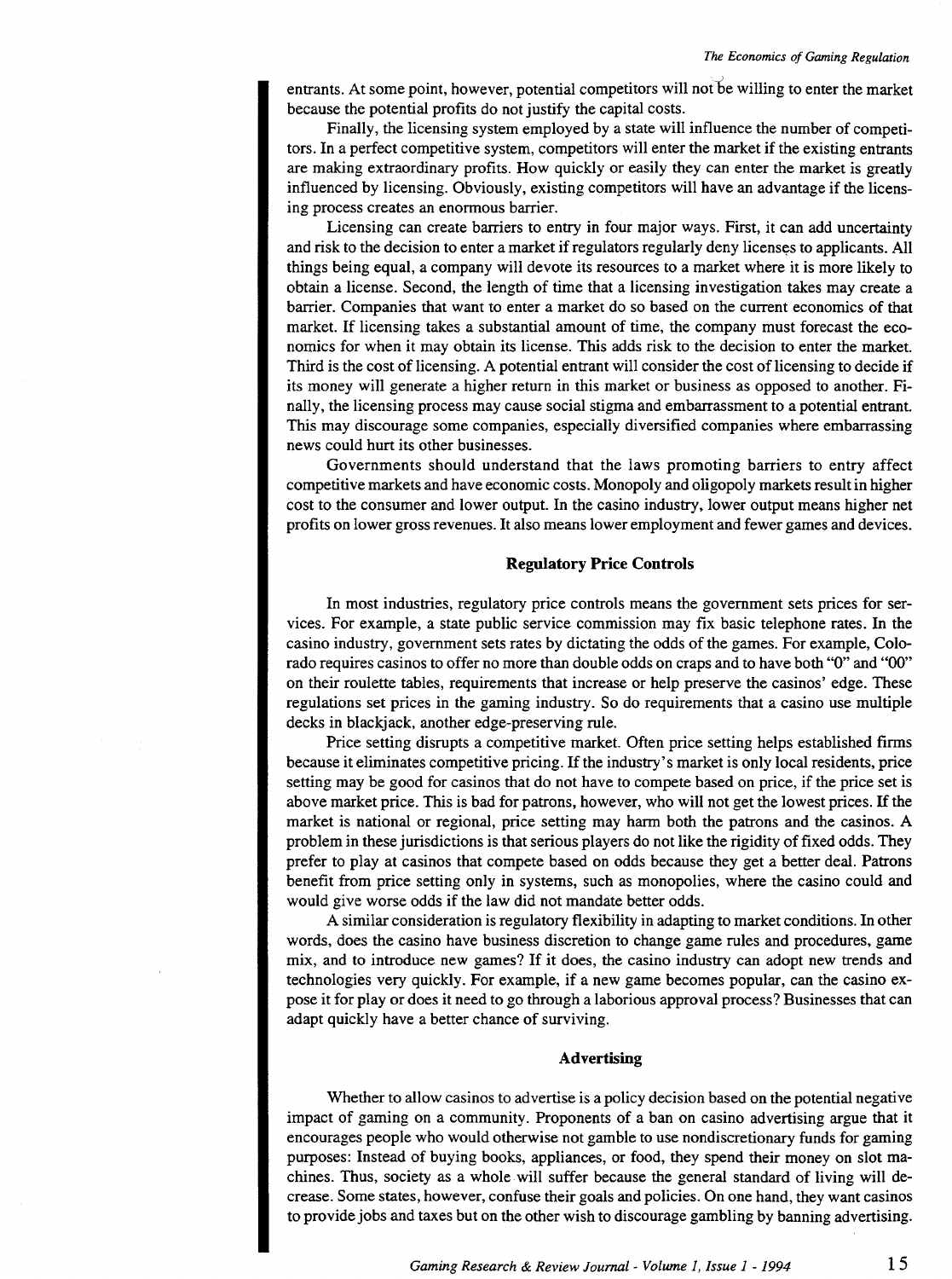Banning casino advertising but allowing casino gaming can be consistent. In societies that permit legal gaming and have rational policies underlying their regulatory structure, two distinct systems exist. In the first model, society does not restrict the gaming industries' ability to stimulate demand for its product. In this model, a casino can advertise, offer inducements to patrons, provide entertainment, and do other activities that increase patronage.

In the second model, called unstimulated demand, society allows at least some casinos, but prohibits them from activities that stimulate demand for their product. In these societies, casinos cannot advertise, offer entertainment, sponsor junkets, or conduct other activities that stimulate interest in casino gaming. Great Britain is the purest form of the unstimulated demand model. The government will grant a casino license only if the applicant proves that the area where it proposes to operate the casino has a substantial unstimulated demand for casino gaming and no other gaming facilities are available. Moreover, British casinos cannot provide live entertainment. Outside signs cannot encourage people to enter the casino. Potential players must wait forty-eight hours before obtaining membership allowing them to gamble. British casinos also may not issue credit.

Underlying the British system is not a belief that gaming is immoral. The system is built on rational social policy. Prohibiting gaming is unsatisfactory, according to the proponents of this model, who view gambling as inevitable. If gambling is illegal, some citizens will gamble with illegal operators. This allows criminals to finance other illegal activities and encourages police corruption. Moreover, the government cannot ensure that the illegal operators will treat players fairly and not engage in abusive collection practices. On the other hand, the proponents of the British system believe that allowing casinos to stimulate demand for casino gaming is also undesirable. They reason that gaming creates social burdens, particularly compulsive gambling and gaming by those who cannot afford it. They assert that compulsive gambling can devastate families and individuals. Likewise, encouraging gambling may result in nondiscretionary dollars going to gaming instead of food, clothing, education, and health care. As a result, either the standard of living goes down or the government must provide additional services. Consequently, Great Britain prevents casinos from stimulating demand for its product.

Hybrid models, which borrow elements of the stimulated or unstimulated demand models, also exist. Puerto Rico, for example, allows casinos to stimulate demand outside Puerto Rico to attract tourism, but does not allow casinos to advertise within the Commonwealth. Other jurisdictions allow casinos to stimulate demand outside their borders, but prohibit their own population from engaging in gaming.

Adopting an unstimulated demand model is acceptable public policy if government understands the potential consequences of such a decision. A component of the unstimulated demand model is the ban on advertising. In a competitive market, consumers can make rational decisions on where to spend their money only if they have information about the rates charged and the products offered by competitors. A common method of acquiring such information is through advertising. While advertising is often an imperfect source of information, it is better than no information at all. In the casino industry, casinos frequently advertise straight pricing information that consumers would find of the greatest value. For example, some casinos will advertise that their blackjack games have single decks or their craps games offer ten-times odds.

Like price setting, a ban on advertising disrupts a competitive market. Often this disruption helps established firms, but also can hurt the entire industry. In a closed market, the ban may benefit existing casinos as it prevents consumers from making rational decisions on where to bet and promotes oligopoly pricing. If the market is close to another market that allows advertising, it may be counterproductive because the other market can use advertising to draw price-conscious consumers. In all instances, a ban on advertising burdens the patron, who has greater difficulty obtaining pricing information.

#### **Credit Play**

Credit play is the process of allowing patrons to gamble on credit by signing credit instruments that the casino can negotiate through normal banking channels. Public policy debates over whether the government should allow casinos to grant credit address collection methods, effect on patrons, and competitiveness. Three principal arguments against casino credit are that allowing credit (1) will allow casinos to engage in undesirable methods of

16 *Gaming Research* & *Review Journal· Volume 1, Issue I* - *<sup>1994</sup>*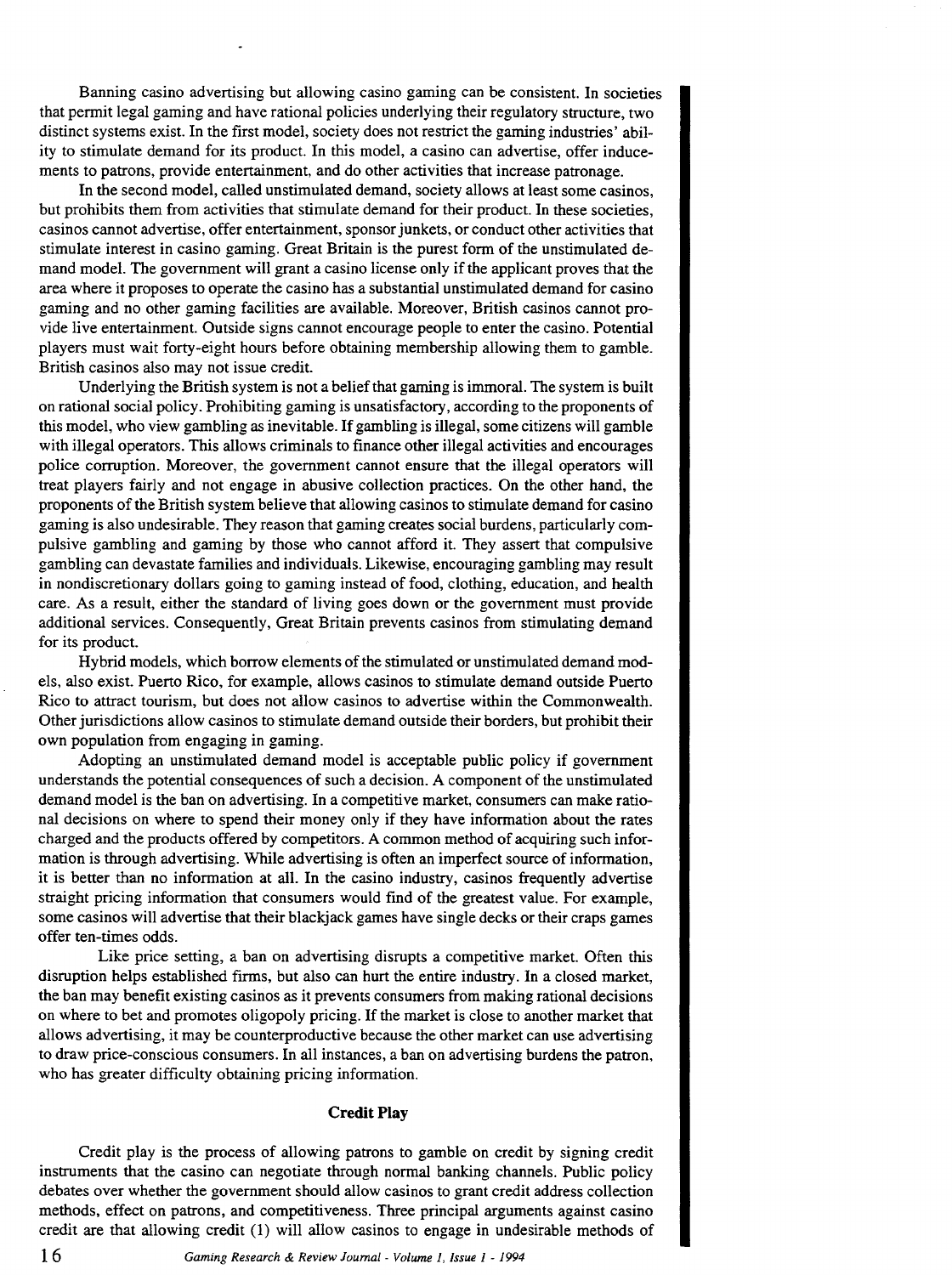#### *The Economics of Gaming Regulation*

collection, (2) could result in casinos skimming funds through the writing off gaming debts or not reporting paid debts, and (3) would result in patrons losing more than they can afford.

The first concern is historical rather than real. Illegal gaming, by definition, is operated by criminals. Because of their willingness to ignore criminal statutes and engage in illegal gambling, they also have little regard for other laws, including debt collection procedures. In stark contrast, legal gaming operators undergo rigorous licensing examinations, including whether they conducted their businesses in strict compliance with all laws. The public still confuses prior illegal gaming operators with the legal gaming operators. The perception of organized crime accomplices collecting gaming debts is confused with the professional and ethical enforcement of credit found today. Engaging in any illegal or tortious collection practices would jeopardize a gaming operator's license. Federal laws also govern abusive collection practices that give substantial rights to debtors. In recent times, no Nevada gaming operator has been charged with any crimes related to debt collection or been successfully sued for such.

Good regulation can prevent the skimming of funds through the credit process. Casinos can abuse the credit process in two ways. Most states tax gross revenues, which is all money the casino retains as its winnings, less all money the casino pays out as losses. This allows the first method of skimming: A person in association with a casino obtains cash or chips by opening a credit line, does not gamble, and converts the chips to cash. The casino, in turn, makes no collection effort and writes the debt off. The net effect is that the funds go to a third party, are not legitimate gaming debts, and the casino pays no taxes. In the second method, a casino employee or owner collects a debt from a patron, does not report its collection, and records the debt as uncollectible. Both situations are adequately addressed by regulation and proper enforcement. Licensees must maintain extensive records on all credit players and must

# **Licensees must maintain extensive records on all credit players and must follow detailed internal controls in issuing and collecting gaming credit.**

follow detailed internal controls in issuing and collecting gaming credit. These procedures ensure that one or two casino employees cannot work with a third party to defraud the casino. Enforcement procedures allow the regulators to verify the accuracy of the information contained in the records.

The final issue concerns whether the extension of credit encourages pa-

trons to gamble beyond their means. Good long-range casino planning dictates that the casinos not allow patrons to lose more than they can afford. Casinos want to retain a patron's business over many years. Casinos do this by keeping patrons within their means. If a patron exceeds his limits, the casino risks losing the patron's business and reducing the likelihood of collection. Nevertheless, some patrons and casinos do abuse the credit process. Patrons often do this by obtaining credit at many casinos, the cumulative effect of which is to exceed their means. Casinos try to avoid this by using credit reporting services but are not always successful. If a jurisdiction finds that some casinos are recklessly granting credit, a regulation capping the percentage of credit that can be written off as uncollectible may limit this problem.

Given that the percentage of players and casino that abuse the credit process is extremely small, the issue is whether government should prohibit all credit. This debate centers on the effectiveness and role of government. First, will prohibiting credit reduce the incidence of patrons losing more money than they can afford? Second, even if it does, should government dictate to its citizens what legal activities they may and may not borrow money to engage in? Third, will the banning of credit play have a greater negative effect on the gaming industry and those associated with it than any benefit that may be derived? Fourth, are there less burdensome alternatives than a total ban? The latter two issues address the economic effect on a jurisdiction's gaming industry resulting from the loss of the ability to grant credit.

Banning credit can have a substantial economic effect if an area's casino industry competes with another jurisdiction that allows credit. Many patrons who gamble well within their means prefer to gamble on credit so that they do not need to carry large amounts of cash. These patrons are more likely to gamble in jurisdictions that allow credit. The federal government also created an artificial demand for gaming credit play by adopting cash reporting requirements. Under federal law, casinos must file reports on patrons who lose more than \$10,000 in cash, but need not make similar reports for patrons who gamble on credit and pay with a check.